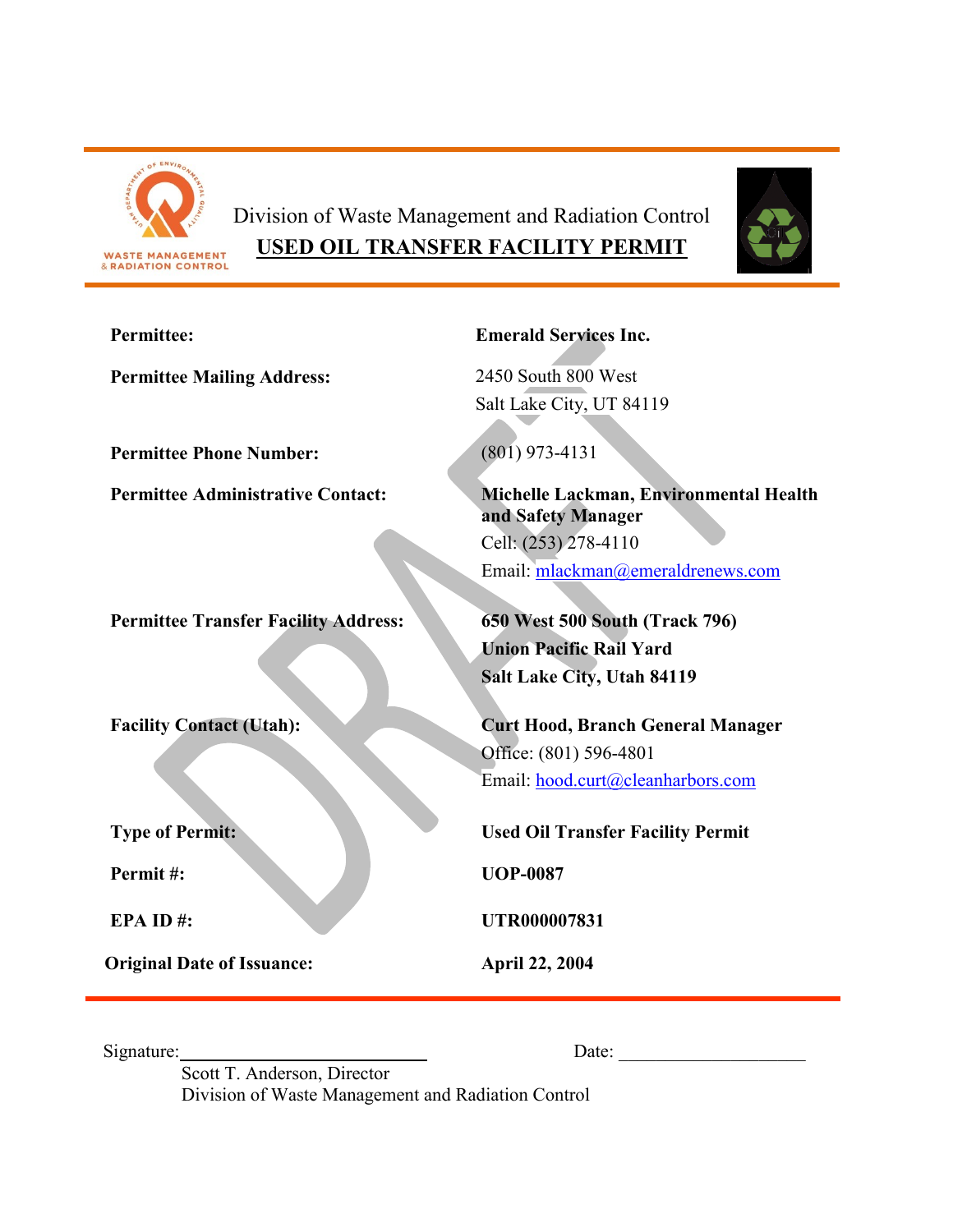#### **I.A. Effect of Permit**

- I.A.1. Emerald Services Inc. (hereafter referred to as "the Permittee") is hereby authorized to operate a Used Oil Transfer Facility located at 650 West 500 South (Track 796), Union Pacific Rail Yard, Salt Lake City, Utah, in accordance with all applicable requirements of R315-15 of the Utah Administrative Code (UAC) and the Used Oil Management Act (the Act) 19-6-701 et. seq., Utah Code Annotated and this Permit.
- I.A.2. This Permit shall be effective for a term not to exceed ten years in accordance with the requirements of R315-15-15 of the Utah Administrative Code. The Director shall review this Permit five years after the Permit's effective date of issuance or when the Director determines that, the Permit requires review.
- I.A.3. Attachments incorporated by reference are enforceable conditions of this permit, as are documents incorporated by reference into the attachments. Language in this permit supersedes any conflicting language in the attachments or documents incorporated into the attachments.

#### **I.B. Permit Revocation**

I.B.1. Violation of any permit condition or failure to comply with any provision of the applicable statutes and rules shall be grounds for enforcement actions, including revocation of this Permit. The Director shall notify the Permittee in writing of his intent to revoke this Permit.

#### **I.C. Permit Modification**

- I.C.1. The Permittee may request modifications to any item or activity covered by this Permit by submitting a written permit modification request to the Director. If the Director determines the modification request is substantive, a public hearing, a 15-day public comment period, or both may be required before a decision by the Director on the modification request. Implementing a substantive modification prior to the Director's written approval constitutes a violation of the Permit and may be grounds for enforcement action or permit revocation.
- I.C.2. The Director may modify this Permit as necessary to protect human health and the environment, because of statutory or regulatory changes or because of operational changes affecting this Permit.

#### **I.D. Spill Prevention, Emergency Controls, and Maintenance**

- I.D.1. The Permittee shall maintain and operate the transfer facility, including all used oil transportation vehicles, storage units, containers, tanks and associated equipment to minimize the possibility of fire, explosion or sudden or non-sudden release of used oil to air, ground, soil, surface and groundwater and sewer systems.
- I.D.2. The Permittee shall inspect and maintain used oil equipment, tanks, containers, storage units and rail cars on a weekly basis to ensure compliance with this section. Electronic documentation is acceptable.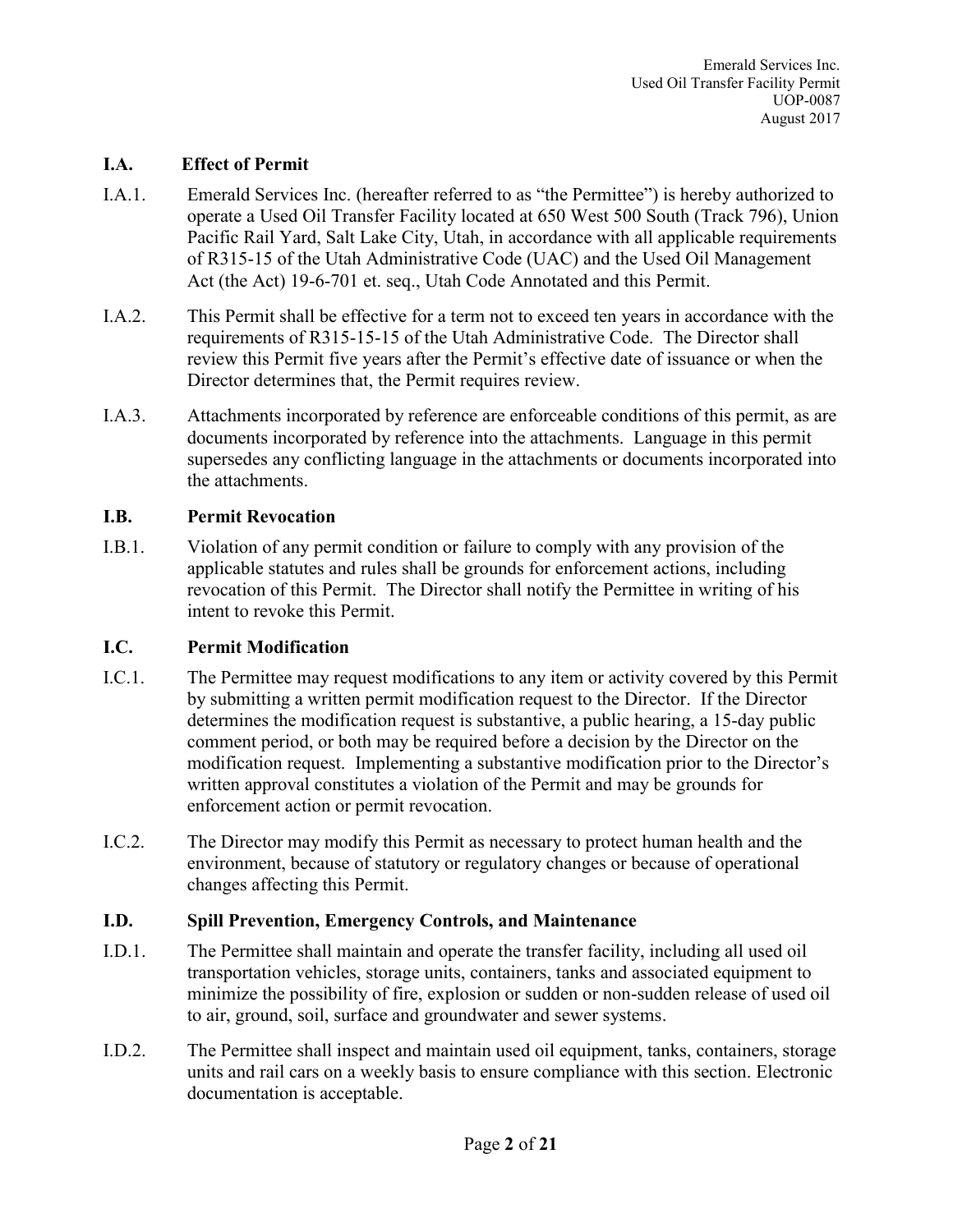- I.D.3. In the event of a release of used oil, the Permittee shall comply with the Emergency Controls and reporting requirements specified in R315-15-9 Utah Administrative Code and the Permittee's Emergency Spill Plan (Attachment 1).
- I.D.4. It shall not constitute a defense for the Permittee in an enforcement action that it would have been necessary to halt or reduce the Permittee business activity in order to maintain compliance with the conditions of this permit and Attachments.
- I.D.5. The Permittee is subject to all applicable Spill Prevention, Control and Countermeasures as defined in 40 CFR 112.

## **I.E. Record Retention**

- I.E.1. The Permittee shall maintain all applicable used oil records required by R315-15 of the Utah Administrative Code and this Permit at the Permittee's office located at 2450 South 800 West, Salt Lake City, Utah.
- I.E.2. All records shall be readily accessible for inspection by representatives of the Director. Records may be in a hard copy or electronic format. Records shall be maintained for a minimum of three years.

## **I.F. Tracking**

- I.F.1. The Permittee shall keep documentation of each used oil load received, transferred, and delivered to verify storage periods.
- I.F.2. The Permittee's facility acceptance records shall document the permitted transporter's name, address, EPA identification number, date of acceptance, and signatures of the transporter. Intermediate rail transporters are not required to sign the record of acceptance. Acceptance records may include a separate loading sheet that is signed or initialed and includes the original shipping document number, date of delivery and gallons transferred.
- I.F.3. The Permittee's facility shipping records shall document the transfer of used oil to a permitted used oil transporter, transfer facility, burner, or processor. This record shall have the company name, address, and EPA identification number of the entity receiving the used oil. Both the Permittee and the receiving facility (dated upon receipt) shall sign the shipping record if located in Utah. Intermediate rail transporters are not required to sign the record of delivery.

## **I.G. Sampling and Analyses**

I.G.1. The Permittee shall follow all sampling and analytical procedures in Condition II.D and Attachment 2 (Sampling and Analysis Plan) when conducting used oil sampling and analytical testing to meet the requirements of R315-15 of the Utah Administrative Code and this Permit.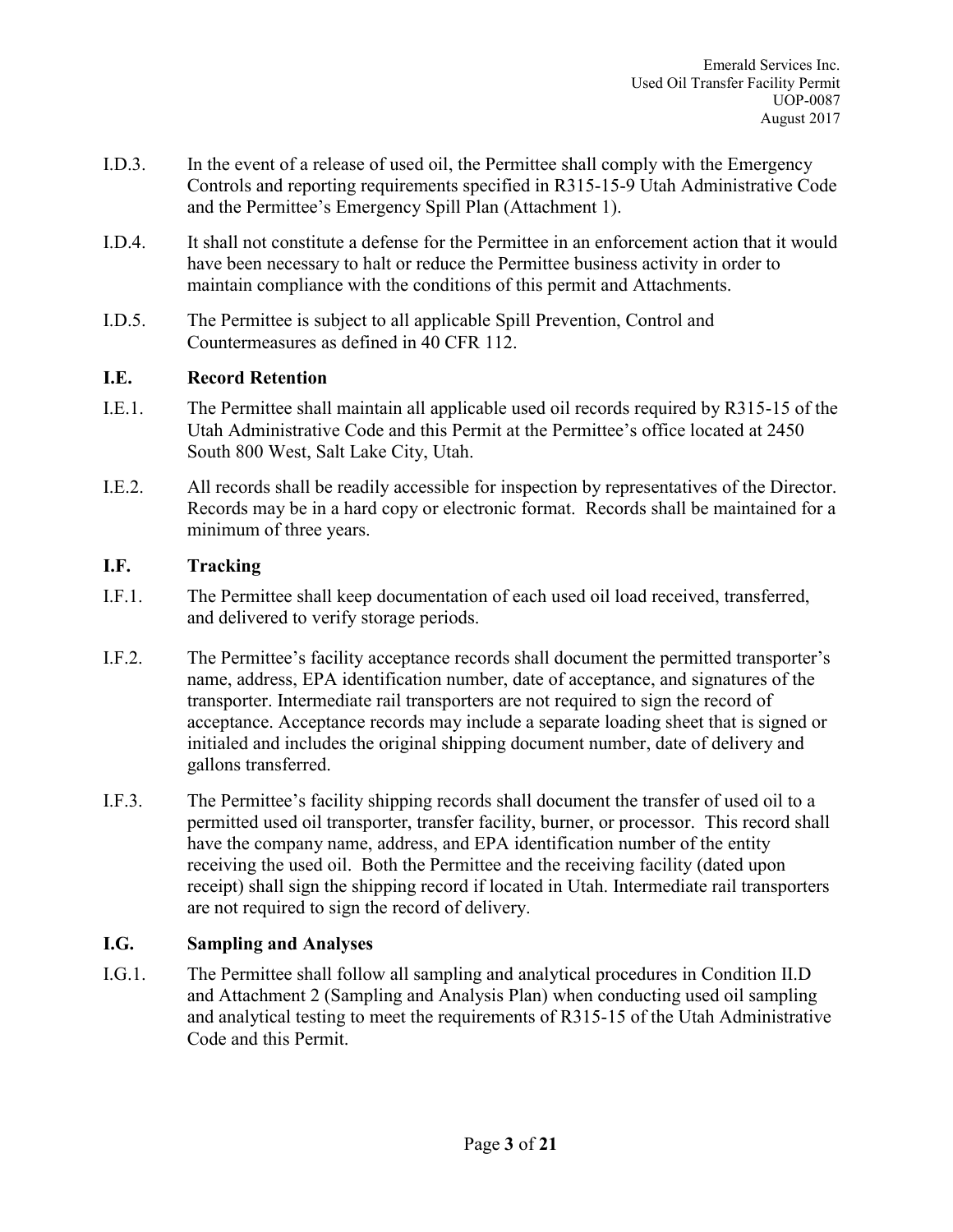#### **I.H. Prohibited Waste**

- I.H.1. Used oil that has been mixed with hazardous waste as defined by R315-261 of the Utah Administrative Code or PCBs as defined by R315-301-2(53) of the Utah Administrative Code shall no longer be managed as used oil and shall be subject to applicable hazardous waste and PCB-contaminated waste rules.
- I.H.2. Used oil shall not be stored in tanks, containers or storage units that previously stored hazardous waste unless these tanks, containers and storage units have been cleaned in accordance with R315-261-7 of the Utah Administrative Code.
- I.H.3. The Permittee shall not place, manage, discard or otherwise dispose of used oil in any manner specified in R315-15-1.3 of the Utah Administrative Code.

#### **I.I. Waste Characterization and Disposal**

- I.I.1. The Permittee shall properly characterize used oil waste related materials to determine if the wastes are hazardous or non-hazardous in accordance with R315-15-8 of the Utah Administrative Code and mange accordingly.
- I.I.2. The Permittee shall maintain records showing characterization, handling and disposal of waste generated at the facility.

#### **I.J**. **Used Oil Storage**

- I.J.1. The Permittee shall not store used oil longer than 35 days without first obtaining a processor permit for that storage location. This includes storing used oil in vehicles at loading and unloading docks and parking areas.
- I.J.2. The Permittee shall have secondary containment for all storage units, containers, tanks, transportation vehicles, and associated piping in accordance with R315-15-4.6 of the Utah Administrative Code.
- I.J.3. The Permittee shall not store used oil in units other than tanks, containers, or units subject to regulations under R315-265 or R315-264 of the Utah Administrative Code.
- I.J.4. The Permittee shall label all used oil containers, tanks and, when applicable, associated piping with the words "Used Oil."

#### **I.K. Liability and Financial Requirements**

- I.K.1. The Permittee shall be financially responsible for cleanup and closure costs, general liabilities, and environmental pollution legal liability for bodily or property damage to third parties resulting from the release of use oil in accordance with R315-15-10 through 12 of the Utah Administrative Code and this Permit.
- I.K.2. The Permittee shall provide documentation of financial responsibility, for cleanup and closure, environmental pollution legal liability, and general liability coverage annually to the Director for review and approval by March 1 of each reporting year or upon request by the Director.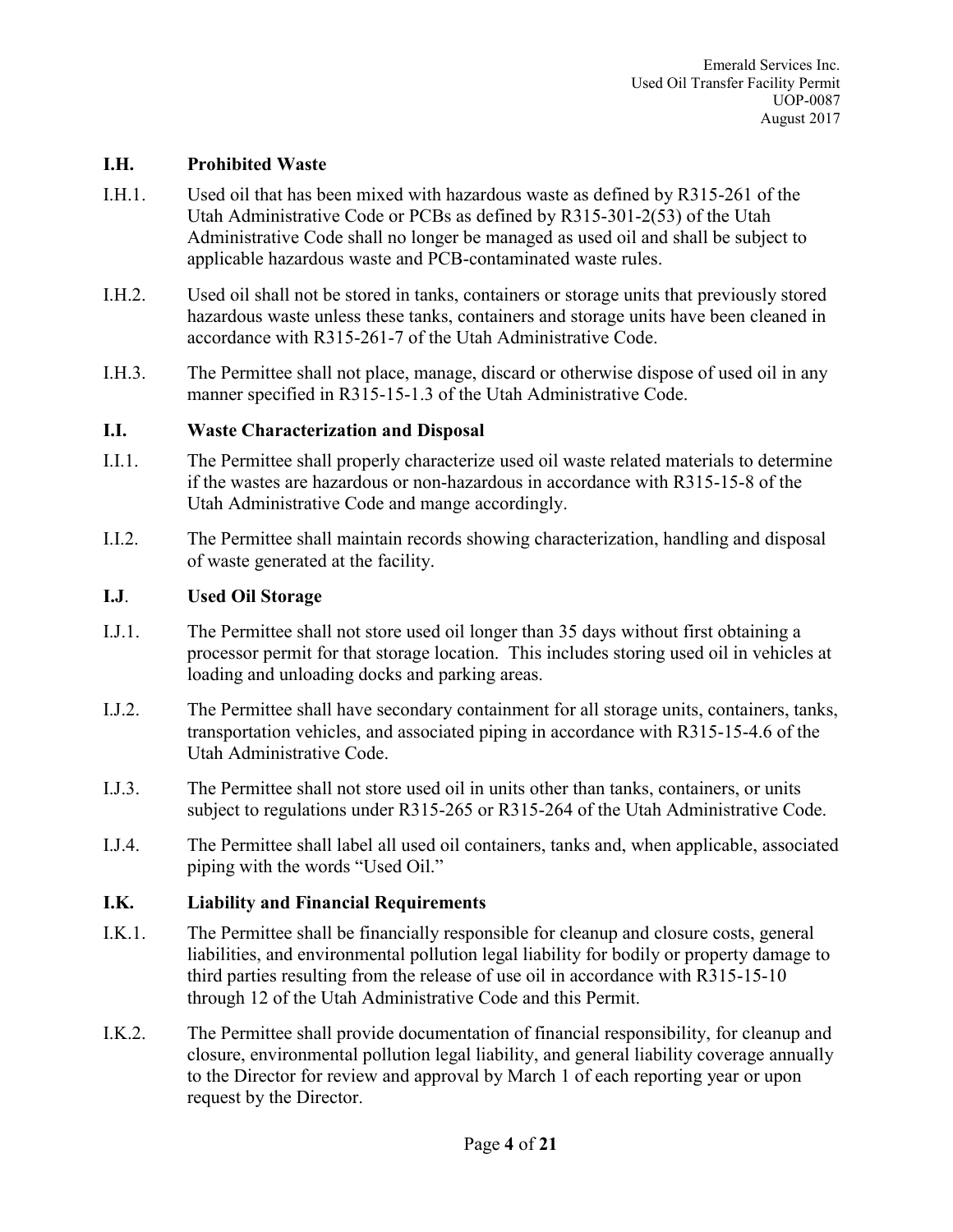I.K.3. The Permittee shall receive written approval from the Director for any changes in the extent, type (e.g., mechanism, insurance carrier, or financial institution), or amount of the environmental pollution legal liability or financial assurance mechanism for coverage of physical or operational conditions at the facility that change the nature and extent of cleanup and closure costs. The Permittee shall receive approval from the Director prior to implementation of these changes.

## **I.L. Cleanup and Closure Plan**

- I.L.1. The Permittee shall update its closure plan cost estimates and provide the update estimated to the Director, in writing, within 60 days following a facility modification that causes an increase in the financial responsibility required under R315-15-10 of the Utah Administrative Code. Within 30 days of the Director's written approval of a permit modification for the cleanup and closure plan that would result in an increase cost estimate, the owner or operator shall provide to the Director the information specified in R315-15-11.2(b)(2) of the Utah Administrative Code and Condition II.G of this Permit.
- I.L.2. The Permittee shall initiate closure of the facility within 90 days after the Permittee receives the final volume of used oil or after the Director revokes the Permittee's Transfer Facility Permit in accordance with the requirements of R315-15-11.3 of the Utah Administrative Code and this Permit.
- I.L.3. Within 60 days of completion of cleanup and closure, the Permittee shall submit to the Director, by registered mail, a certification that the facility has been closed in accordance with R315-15-11.4 of the Utah Administrative Code and the specifications of the approved cleanup and closure plan. An independent, Utah-registered professional engineer and the Permittee shall sign the closure certification.
- I.L.4. Additional sampling and remediation may be required by the Director to verify that cleanup and closure has been completed according to R315-15 of the Utah Administrative Code.

#### **I.M. Used Oil Handler Certificate**

I.M.1. In accordance with R315-15-4 of the Utah Administrative Code, the Permittee shall not operate as a used oil transfer facility without obtaining annually a Used Oil Handler Certificate from the Director. The Permittee shall pay a used oil handler fee, pursuant to Utah Code 63J-1-504, by December 31 of each calendar year to receive certification for the upcoming calendar year.

#### **I.N. Inspection and Inspection Access**

I.N.1. Any duly authorized employee of the Director may, at any reasonable time and upon presentation of credentials, have access to and the right to copy any records relating to used oil and to inspect, audit or sample. The employee may also make record of the inspection by photographic, electronic, audio, video or any other reasonable means to determine compliance.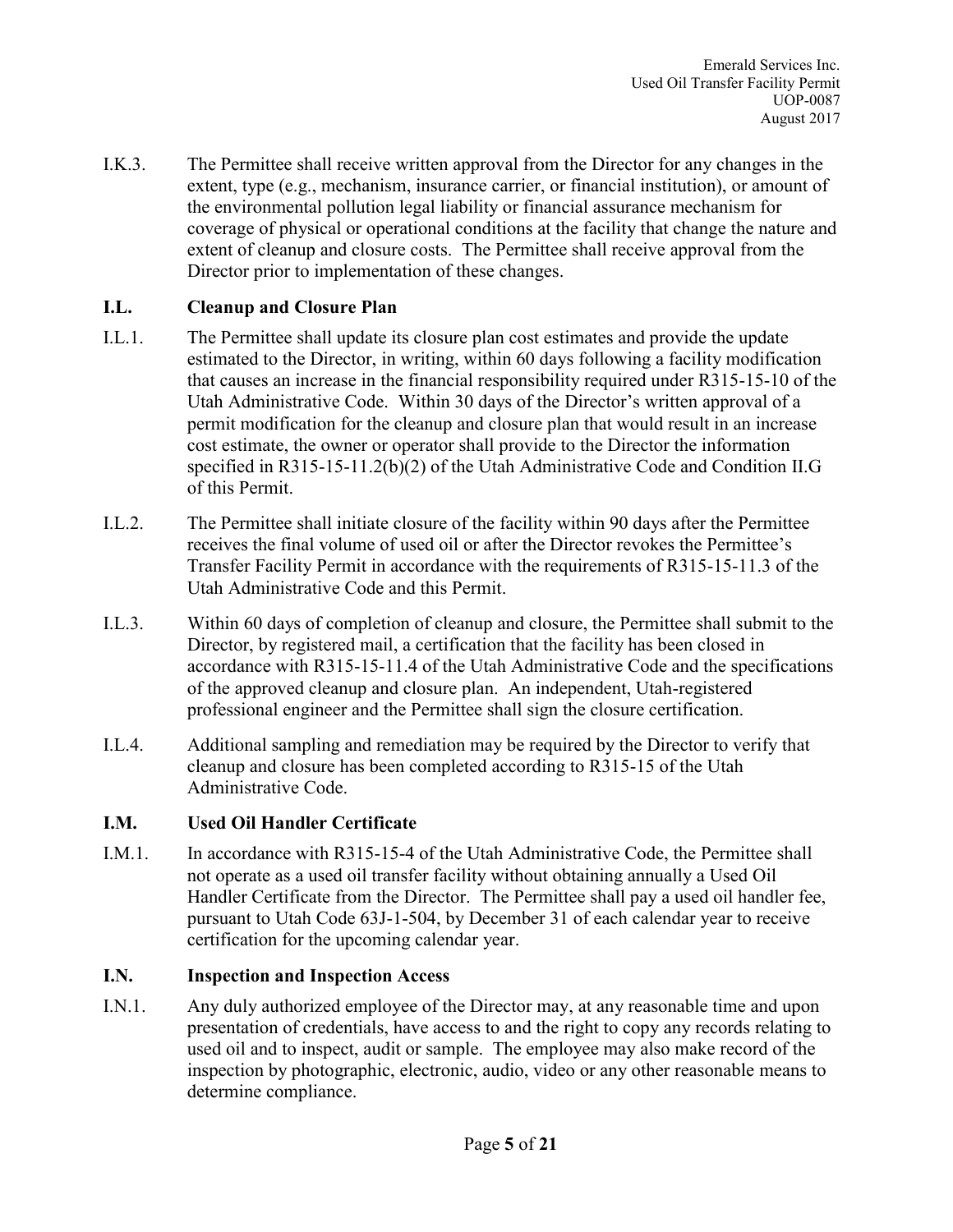- I.N.2. The authorized employees may collect soil, groundwater or surface water samples to evaluate the Permittee's compliance.
- I.N.3. Failure to allow reasonable access to the property by an authorized employee may constitute "denial of access" and may be grounds for enforcement action or permit revocation.

#### **I.O. Annual Report**

I.O.1. As required by R315-15-13.4 of the Utah Administrative Code, the Permittee shall prepare and submit an Annual Report to the Director by March 1 of the following year. Form UO 004 (Annual Report for Used Oil Transfer Facilities) describing the Permittee's used oil activities in Utah. The Annual Report shall also include all financial assurance documentation required by Form UO 004.

#### **I.P. Other Laws**

I.P.1. Nothing in this Permit shall be construed to relieve the Permittee of his obligation to comply with any Federal, State or local law.

#### **I.Q. Enforceability**

I.Q.1. Violations documented through the enforcement process pursuant to Utah Code Annotated 19-6-112 may result in penalties in accordance with R315-102 of the Utah Administrative Code.

#### **I.R**. **Effective Date**

I.R.1. The permit is effective on the date of signature by the Director.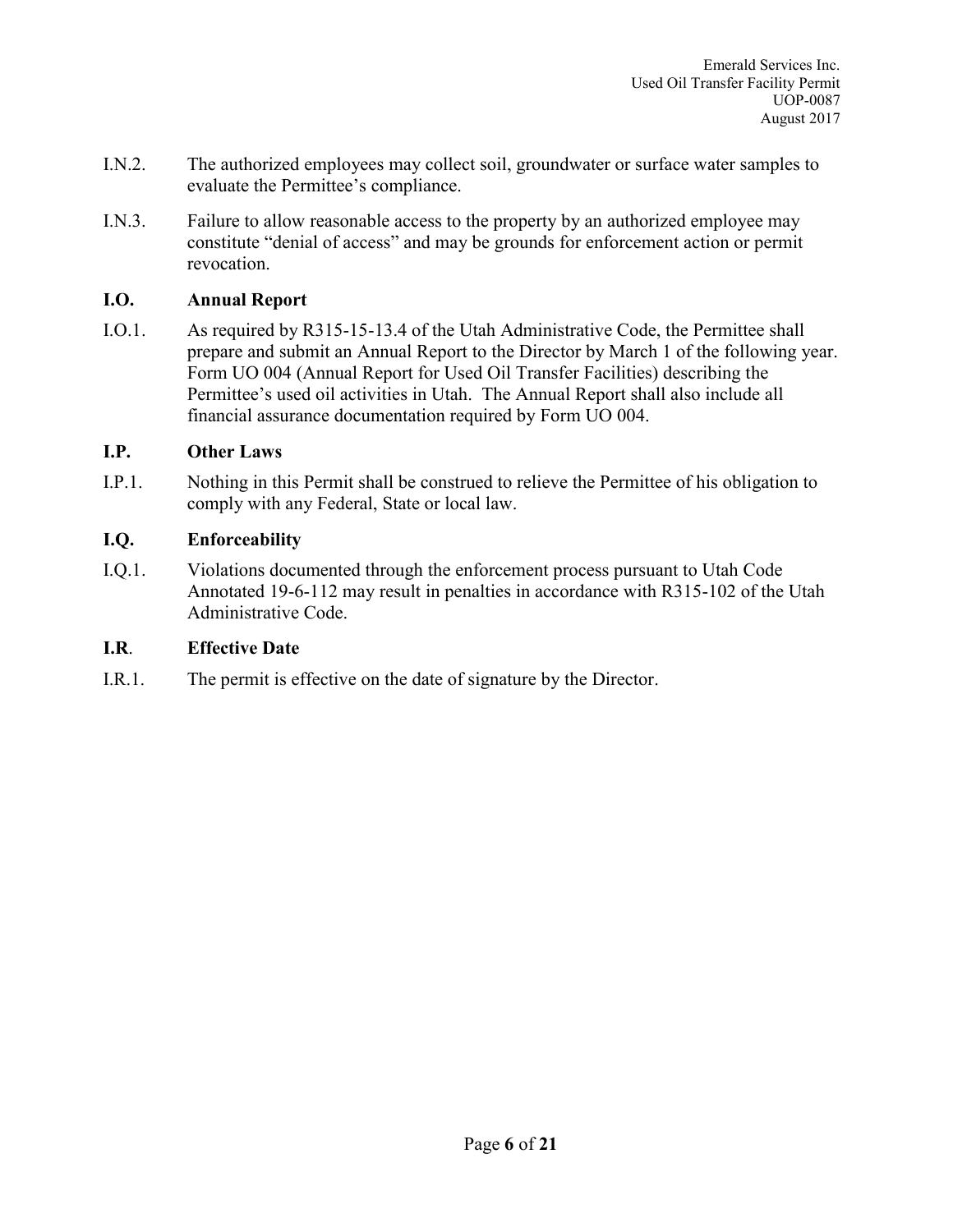#### **II.A. Used Oil Transfer Facility Operations**

- II.A.1. The Permittee is authorized to store up to 53,000 gallons of used oil in two rail cars for up to 35 days at this facility.
- II.A.2. Storage in any other type of container is prohibited.
- II.A.3. The Permittee shall only accept tanker truck shipments of used oil from Utah permitted used oil transporters. The Permittee may accept rail shipments of used oil, originating from unpermitted facilities located outside of Utah (e.g. used oil transfer facilities, processors/re-refiners, and burners) that have a valid EPA identification number.
- II.A.4. The Permittee shall verify, at the time of acceptance, that the transporter or out of state facility delivering the used oil has recorded the halogen content of the used oil on the shipping documents.
- II.A.5. The Permittee is not required to conduct further testing on used oil received from a Utah-registered used oil marketer if the marketer provides, at the time of acceptance, analytical data results documenting that the used oil has been tested for the parameters in R315-15-1.2 of the Utah Administrative Code.
- II.A.6. If the transporter (or facility) has not documented the halogen content on the shipping records, then the Permittee shall determine the halogen content of the shipment of used oil received at the facility, prior to acceptance.
- II.A.7. The Permittee is allowed to accept shipments of used oil, as defined R315-15-1.7(d), with halogen content less than 1000 ppm. Used oil with halogen concentrations between 1,000 ppm and 4,000 ppm may only be accepted from transporters (or facilities) if any one of the following conditions are met:
- II.A.7.a. The Permittee rebuts the hazardous waste presumption in accordance with R315-15-  $1.1(b)(ii)$  and Attachment 2 or there is analytical data accompanying the shipment documenting that the rebuttable assumption requirements of R315-15-1.1(b)(ii) have been satisfied.
- II.A.7.b. The Permittee can verify that the used oil is solely from a Very Small Quantity Generators (VSQG).
- II.A.7.c. The used oil shipment is comprised solely of a Do-It-Yourselfer used oil from a Utah Used Oil Collection Center.
- II.A.8. The Permittee shall determine the halogen content by collecting a representative sample in accordance Attachment 3 (Sample Collection Procedures) and then screening the used oil sample for halogens, or by submitting the sample to a Utahcertified laboratory for analysis in accordance with the analytical requirements of Attachment 2.
- II.A.8.a. The Permittee shall then record the results of the halogen testing on the shipping document prior to shipment from the facility.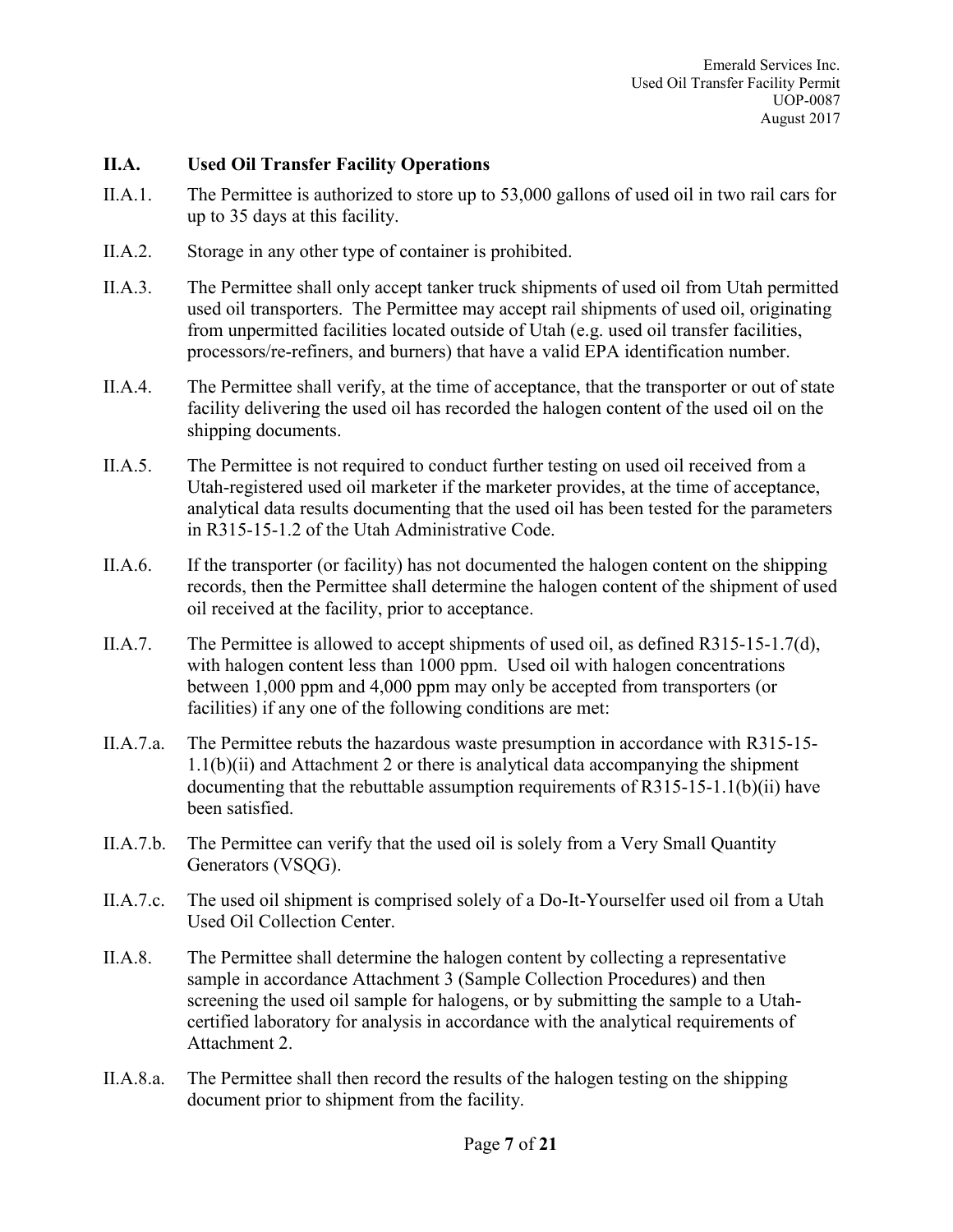- II.A.9. Used oil recovered from oily water shall be managed as used oil in accordance with R315-15 of the Utah Administrative Code and this Permit.
- II.A.10. The Permittee shall not accept or store used oil with PCB concentrations greater than or equal to 50 mg/kg (ppm) unless the Permittee complies with TSCA regulations 40 CFR 761. Used oils containing PCB concentrations greater than or equal to 2 mg/kg but less than 50 mg/kg are subject to both R315-15 of the Utah Administrative Code and 40 CFR 761.

#### **II.B. Used Oil Storage Areas and Secondary Containment**

II.B.1. The Permittee operates as a Used Oil Transfer Facility in the Union Pacific South Rail Yard at 650 West 500 South, Track 796. The facility includes a rail spur next to an unpaved access road within the rail yard and an adjacent gravel parking area. The transfer facility has a storage capacity of 53,000 gallons in two rail cars. All used oil rail cars are loaded and unloaded using the hatches and valves located on the top of the rail cars. The facility is equipped with a stationary railcar containment pan and supplemental portable containment placed beneath the rail car during used oil transfer.

#### **II.C. Used Oil Loading and Unloading Requirements**

- II.C.1. The Permittee shall secure the vehicle by positioning wheel chocks and applying the emergency brakes before loading or unloading used oil from transportation vehicles.
- II.C.2. The Permittee shall inspect all used oil collection equipment (e.g., vehicles, tanks, and associated pumping equipment) for any damage prior to use.
- II.C.3. The Permittee shall place buckets or other containers under piping connections to collect drips of used oil during loading and unloading operations.
- II.C.4. The Permittee shall ensure the amount of used oil to be loaded will not exceed the current capacity.
- II.C.5. The Permittee is authorized to transfer used oil between highway vehicles and rail cars or railcars to railcars at a permitted transfer facility in accordance with the rail car loading procedure in Attachment 4.
- II.C.6. During loading and unloading operations, a trained operator shall remain at the transfer location and maintain control of the operations throughout the entire used oil transfer.

#### **II.D. Used Oil Sampling and Analysis**

II.D.1. The Permittee shall sample used oil accepted at the facility when required by Condition II.A of this Permit in accordance with the requirements of the Attachment 2 (Sampling and Analysis Plan) and Attachment 3 (Sample Collection Procedures).

#### **II.E. Used Oil Training**

II.E.1. The Permittee shall train handlers of used oil in accordance with R315-15-4 of the Utah Administrative Code and the requirements of this Permit. New employees may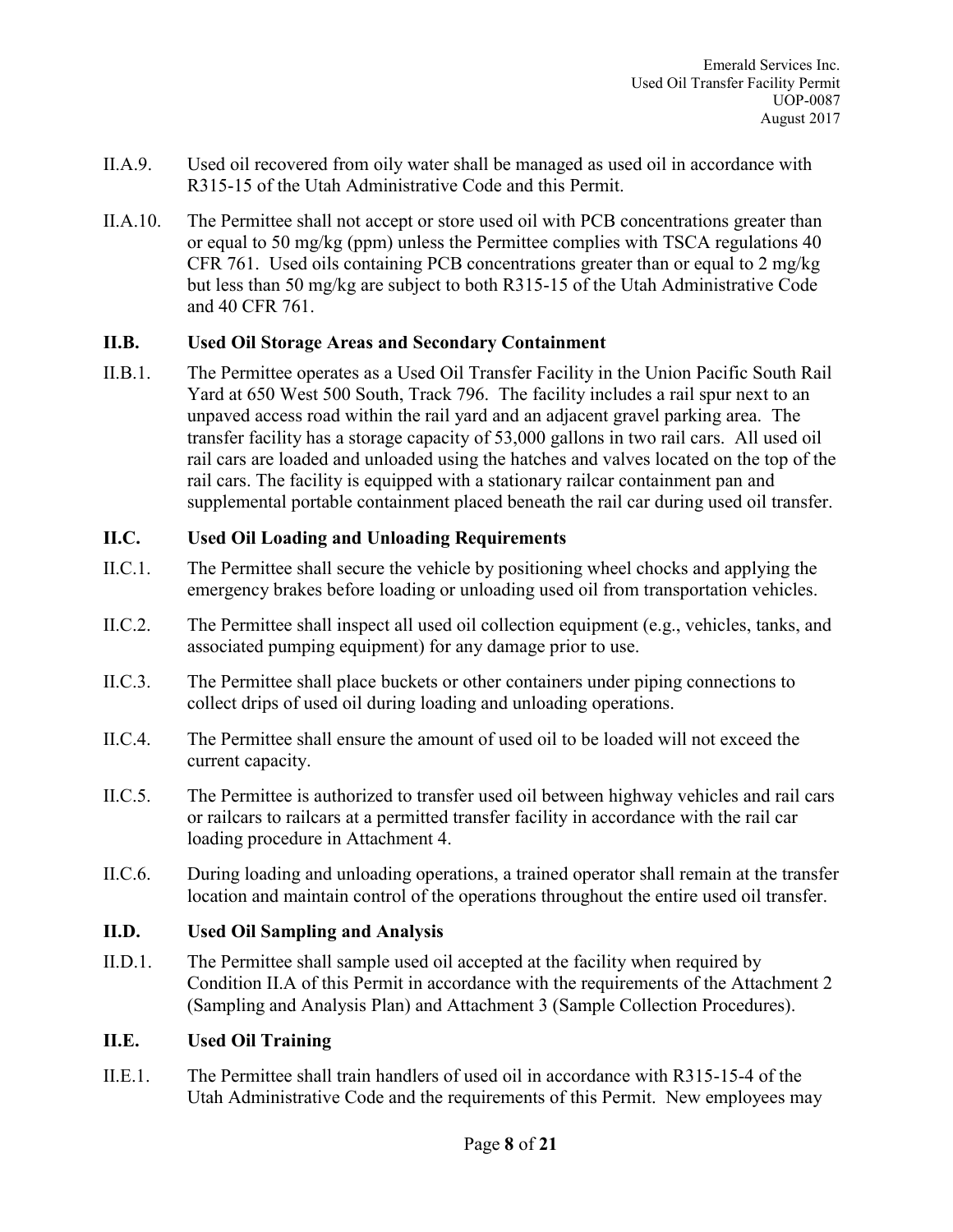not manage or process used oil without a trained employee present until used oil training is completed.

- II.E.2. Employee training shall include documentation that the following topics were covered: identification of used oil, recordkeeping requirements and facility used oil procedures for handling, transporting, sampling and analysis, emergency response, spill reporting and personal safety.
- II.E.3. The Permittee shall provide, at a minimum, an annual used oil-training refresher course for employees handling used oil. Additional training is required if the Permittee changes used oil handling procedures.
- II.E.4. The Permittee shall keep training records for each employee for a minimum of three years. Employees and supervisors shall sign and date training attendance sheets to document class attendance.
- II.E.5. Employees collecting and performing field halogen testing shall be trained and shall demonstrate competence in collecting a representative used oil sample and testing for halogens using a CLOR-D-TECT<sup>®</sup> kit prior to fieldwork.

#### **I.F. Spill Response, Remediation, and Reporting**

- II.F.1. In accordance with R315-15-9.1(a) of the Utah Administrative Code, the person responsible for a spill shall immediately take appropriate action to minimize the threat to human health and the environment. The Permittee shall notify the DEQ Hotline at (801) 536-4123 if the spill is greater than 25 gallons or for smaller spills that pose threat to human health or the environment.
- II.F.2. Responders shall take action to prevent a spill from spreading by utilizing absorbent, booms, pads, rags or other appropriate materials.
- II.F.3. Once the material is containerized, a waste determination shall be made to determine the material's disposition.
- II.F.4. The Permittee is responsible for the material release and shall recover oil and remediate any residue from the impacted soils, water, or other property, or take any other actions as required by the Director until there is no longer a hazard to human health or the environment.
- II.F.5. All costs associated with the cleanup shall be at the expense of the Permittee.
- II.F.6. The Permittee shall maintain spill cleanup kits in the used oil storage areas.
- II.F.7. Facility spill kits shall contain, at a minimum, the equipment listed in Attachment 1 of this Permit. The Permittee shall conduct and document weekly inspection of the spill kits.
- II.F.8. The Permittee shall report all relevant information, including the amount of waste generated from cleanup efforts, the characterization of the waste (i.e. hazardous or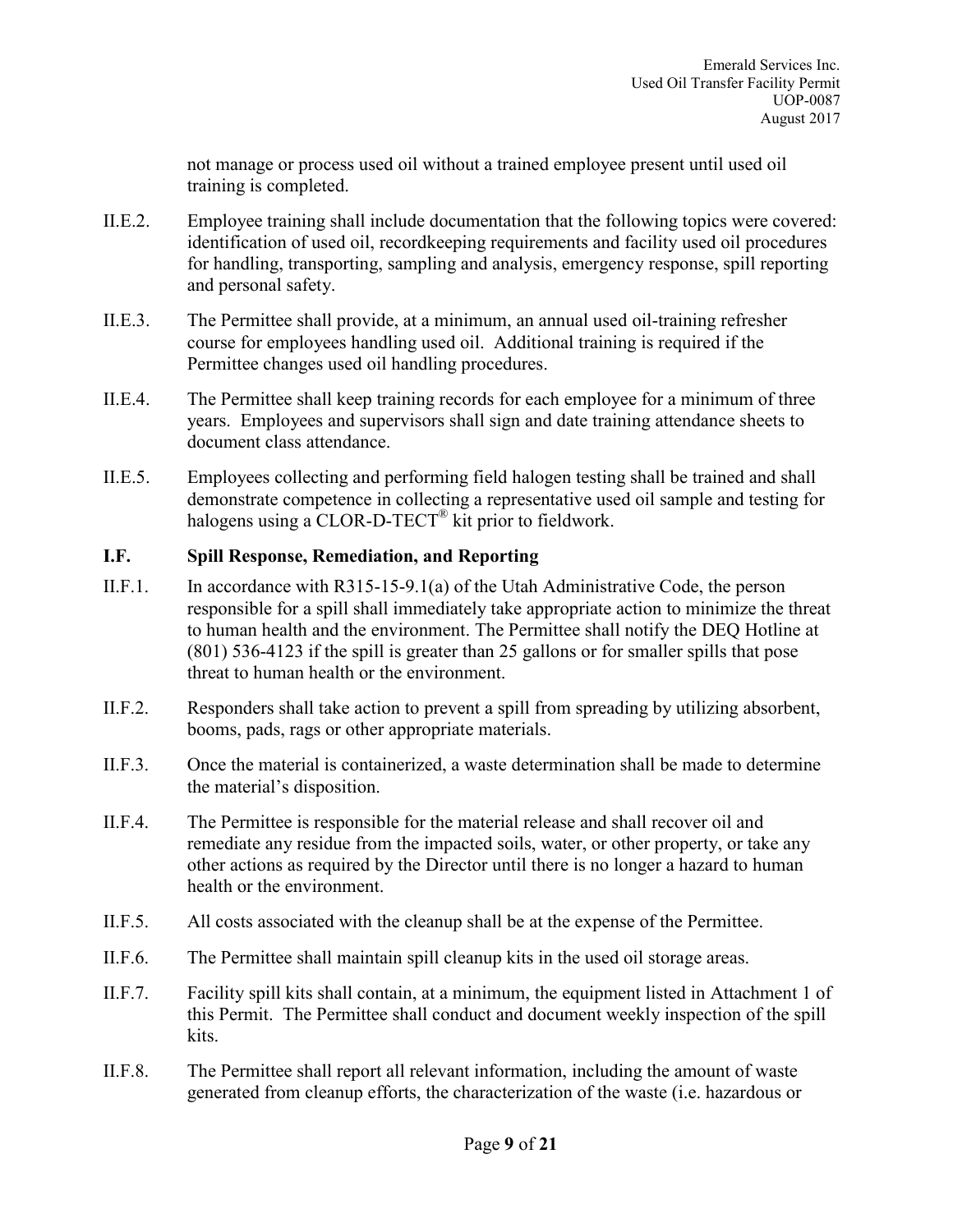non-hazardous), final waste determination, and disposal records. The report shall also include actions taken by the Permittee to prevent future spills.

- II.F.9. An air, rail, highway or water transporter who has discharged used oil shall give notice, if required by 49 CFR 171.15, to the National Response Center at http://nrc.uscg.mil/nrchp.html, (800) 424-8802 or (202) 426-2675. In addition to the notification above, a written report, as required in 49 CFR 171.16, shall be presented to the Director, Office of Hazardous Materials Regulations, Materials Transportation Bureau located in Washington, D.C., 20590.
- II.F.10. In accordance with R315-15-9.4 of the Utah Administrative Code, the Permittee shall submit to the Director a written report within 15 days of any reportable release of used oil.

#### **II.G. Facility Closure**

- II.G.1. The Permittee shall implement the closure plan in Attachment 5 and evaluate potential impacts of used oil operations on the surrounding soil, groundwater and surface water in accordance with R315-15-11 of the Utah Administrative Code. The Permittee shall be responsible for any cleanup of any used oil contamination that has migrated beyond the facility property boundaries in accordance with R315-15-11(d) of the Utah Administrative Code.
- II.G.2. Closure shall include, but not be limited to, used oil storage areas, loading docks, sumps, ancillary equipment and piping, and any contaminated soil or groundwater contaminated from used oil activities at the site. The Permittee shall implement Tasks 1 through three described in II.G.3, through II.G.5 in the manner described in the closure plan, Attachment 5.
- II.G.3**.** Soil and Groundwater Testing (Task 1)
- II.G.3.a. Soil and groundwater samples shall be tested for PCBs, Oil and Grease, Diesel Range Organics (DRO), Gasoline Range Organics (GRO), metals, semi-volatiles and volatiles. The Permittee shall submit a Level IV analytical data package with the testing results from a Utah certified laboratory within 30 days of receipt to the Director for review and approval.
- II.G.4. Facility Decommission and Certification (Task 2)
- II.G.4.a. Specific requirements include removal of all used oil and other media from all tanks, containers, piping, pumps, filters and other ancillary equipment.
- II.G.4.b. A permitted used oil transporter shall remove used oil to a recycling facility or a waste disposal facility approved by the Director.
- II.G.4.c. Rinsate water generated from used oil cleaning operations shall be transported to a recycling facility or a waste disposal facility approved by the Director.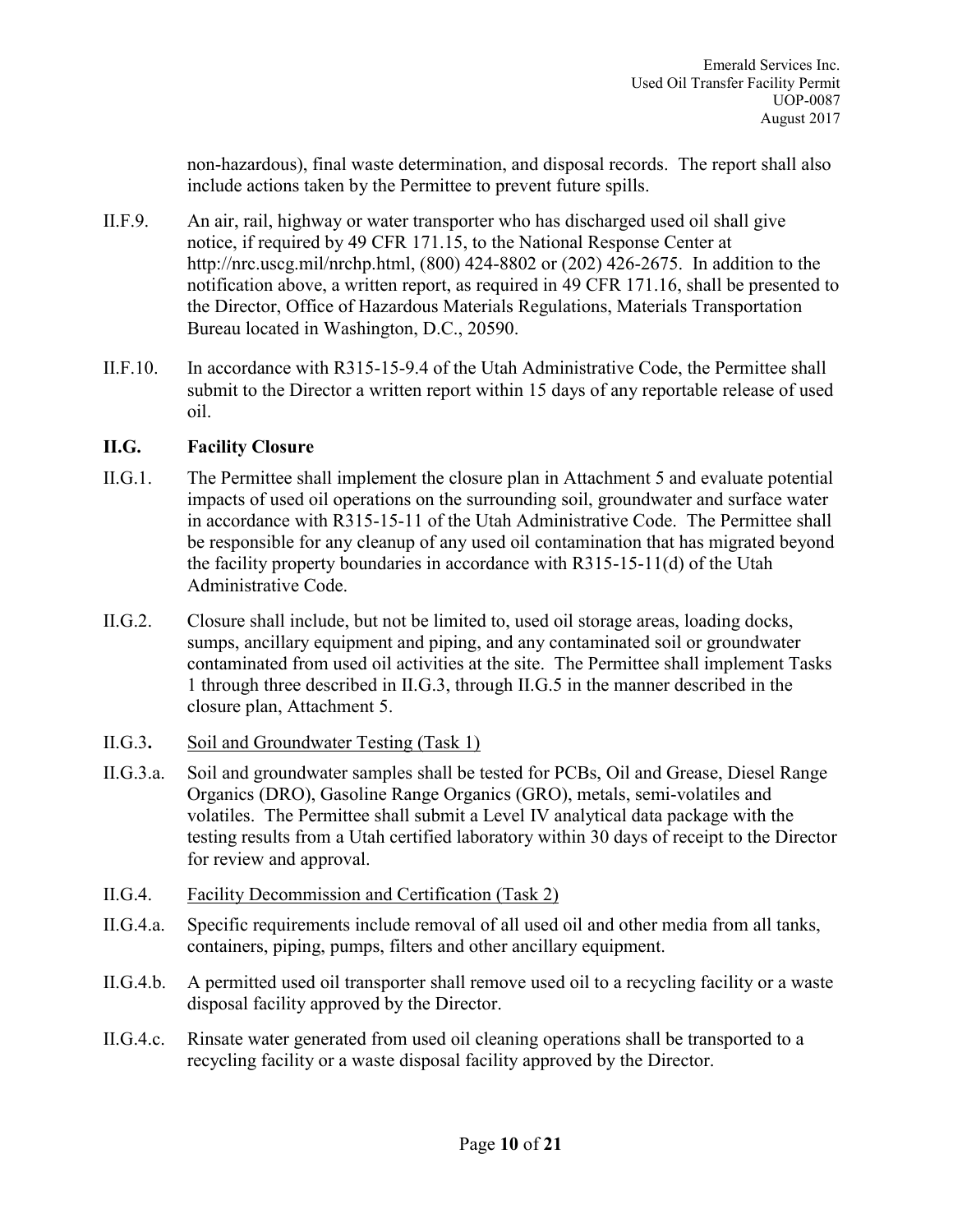## II.G.5. Closure Certification (Task 3)

- II.G.5.a. Within 60 days of completion of cleanup and closure, the Permittee shall submit to the Director, by registered mail, certification that the facility has been closed in accordance with the approved closure plan. An independent, Utah- registered professional engineer and the Permittee shall sign the closure certification.
- II.G.5.b. Additional sampling and remediation may be required by the Director to verify that cleanup and closure has been completed in accordance with R315-15 of the Utah Administrative Code.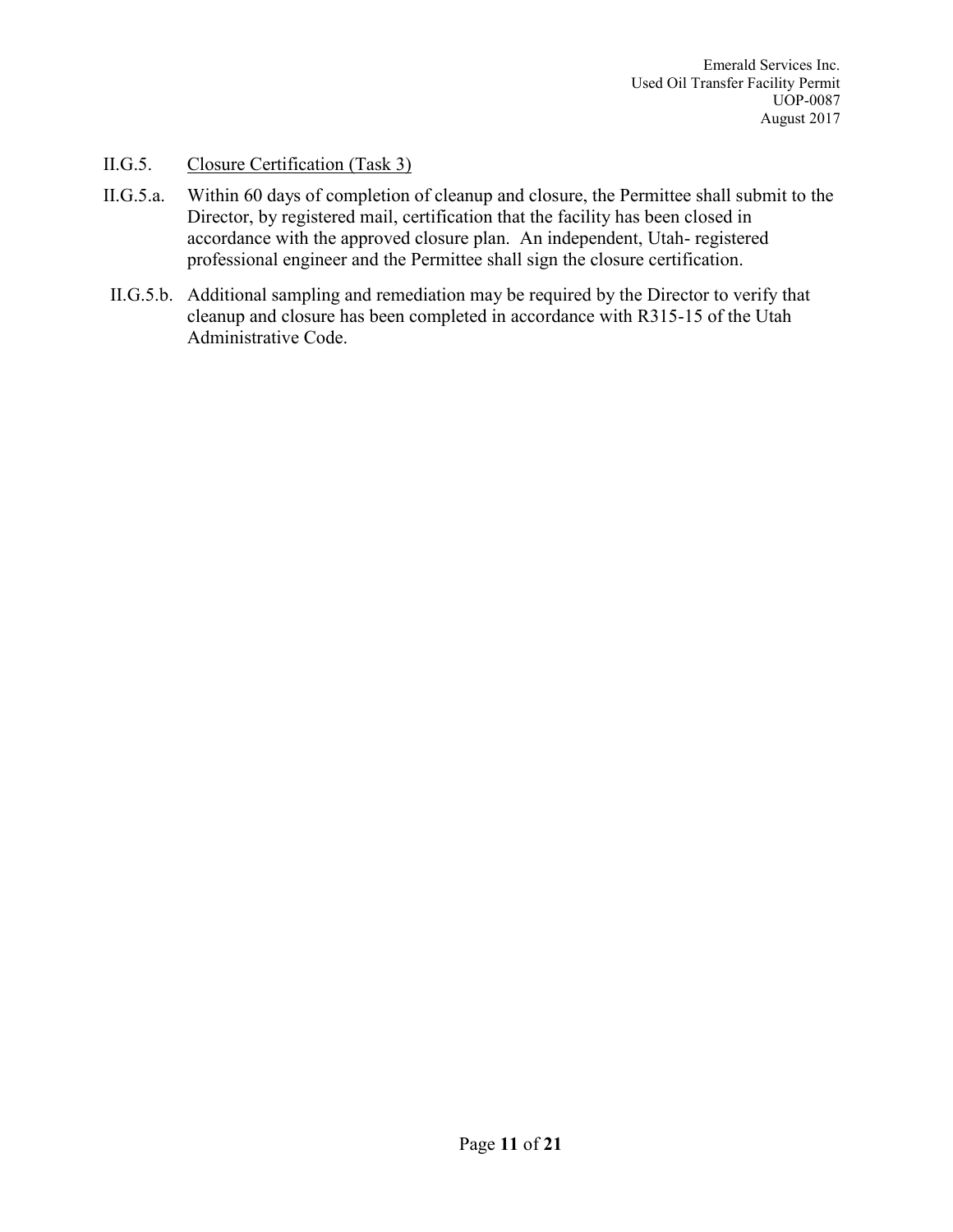# **Emergency Spill Plan**

## **1.0. General Procedures**

- 1.1. Emerald shall immediately cleanup any spill which occurs during the transportation and loading/unloading of used oil.
- 1.2. Facility personnel shall maintain the integrity of the scene while ensuring the safety of bystanders and themselves. If bystanders or the facility personnel are at risk then call 911 when warranted to summon emergency personnel to the scene.
- 1.3. Facility personnel shall take action to prevent the spilled material from spreading by utilizing absorbent, dirt, booms, pads, rags, etc. Facility personnel should prevent used oil from entering any adjacent storm water drain or sewer drain system.
- 1.4. In the event that more resources are required, contact your supervisor to dispatch a spill response team to help facilitate the mitigation and/or remediation of the spill.
- 1.5. Used Oil spills exceeding 25 gallons, or that pose a risk to human health and the environment, shall be reported to Emerald management and to the Utah Department of Environmental Quality immediately after containment of the spill.
- 1.6. Facility personnel shall submit a completed spill report to a supervisor at or before the end of the driver's shift. The report must follow the reporting requirements of R315-15 and the Emerald Transporter Permit and include:
	- Name, phone number, and address of person responsible for the release
	- Name, title, and phone number of person reporting
	- Time and date of release
	- Location of the release (specific as possible)
	- Description contained on the manifest and the amount of material released
	- Cause of release
	- Possible hazards to human health or the environment and emergency action taken to minimize the threat (including the extent of injuries, if any)
	- Complete Spill Report and Incident Report and email to Corporate Environmental Compliance.
- 1.7. Emerald employees shall report any spills to facility management, regardless of the volume. Employees are exempted from reporting de minimis drips to management that are immediately cleaned up responsible employee.

# 1.8. Reporting Highway and Railcar Spills

If a spill occurs on a highway or railway employees should immediately stop the release if possible, secure the scene and contain the spill. Immediately notify Emerald Services management at the emergency contacts numbers listed in Table 1. If there are, injuries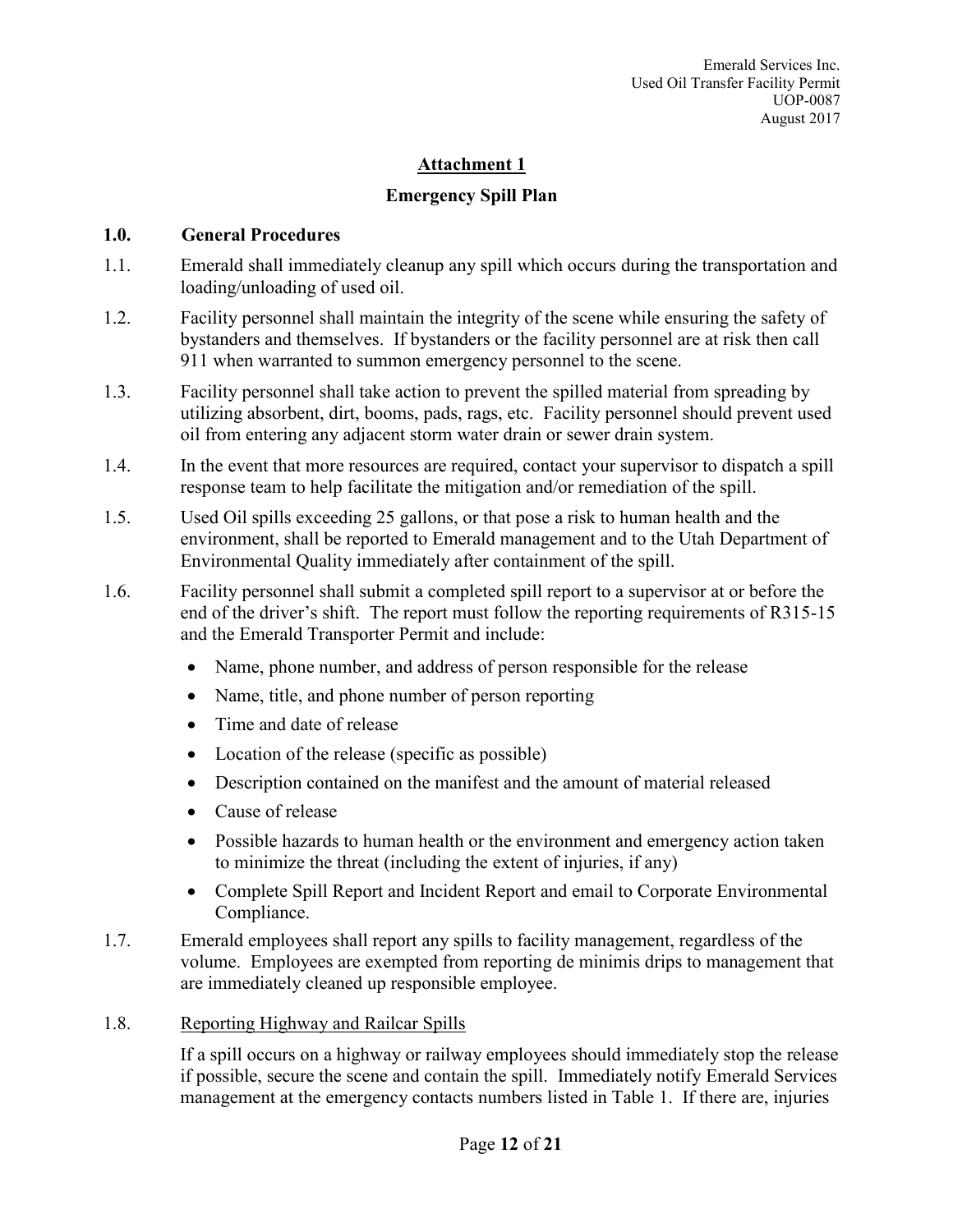to personnel/public or the spill will require additional emergency responders to contain then all 911 to request help. The discharge notification form is included in this spill plan shall be completed immediately by the operator after containment of the used oil, notification to emergency responders (if applicable) and Emerald's management.

1.9. Drivers may also refer to Emerald's EMS and facility SPCC Plan for additional information related to Contingency Plans and Emergency Response.

| <b>Contact Person</b>                        | Title                                 | Contact Information                                                        |  |  |
|----------------------------------------------|---------------------------------------|----------------------------------------------------------------------------|--|--|
| Curt Hood                                    | <b>Branch General</b><br>Manager      | Mobile: 385-215-5098<br>Office: 801-596-4801<br>hood.curt@cleanharbors.com |  |  |
| Joe Valerio                                  | <b>Regional Operations</b><br>Manager | Mobile: 509-998-6671<br>jvalerio@emeraldrenews.com                         |  |  |
| Fire Response<br>(In case of fire or injury) | NA                                    | 911                                                                        |  |  |
| Clean Harbors                                | Response/Cleanup<br>Contractor        | Office: 800-645-8265                                                       |  |  |

## **Table: 1: Emergency Contacts List (Company Personnel)**

1.10. The transfer facility shall maintain absorbents and equipment to contain a leaking containers and spills. At a minimum each used oil transfer facility spill kit shall contain the items listed in Table 2.

| <b>Equipment Description</b>                                                     | Quantity |  |  |
|----------------------------------------------------------------------------------|----------|--|--|
| Shovel                                                                           |          |  |  |
| <b>Broom</b>                                                                     |          |  |  |
| <b>Buckets</b>                                                                   |          |  |  |
| Spill Absorbent Pads                                                             | 10       |  |  |
| <b>Granulated Absorbent</b>                                                      | 1 Bag    |  |  |
| Absorbent Boom/oil sock                                                          |          |  |  |
| Used Oil Emergency Controls -Spill Plan with<br><b>Emergency Contact Numbers</b> |          |  |  |
| First Aid Kit and Fire Extinguisher                                              | l each   |  |  |

#### **Table 2: Spill Equipment Inventory for Transfer Facility**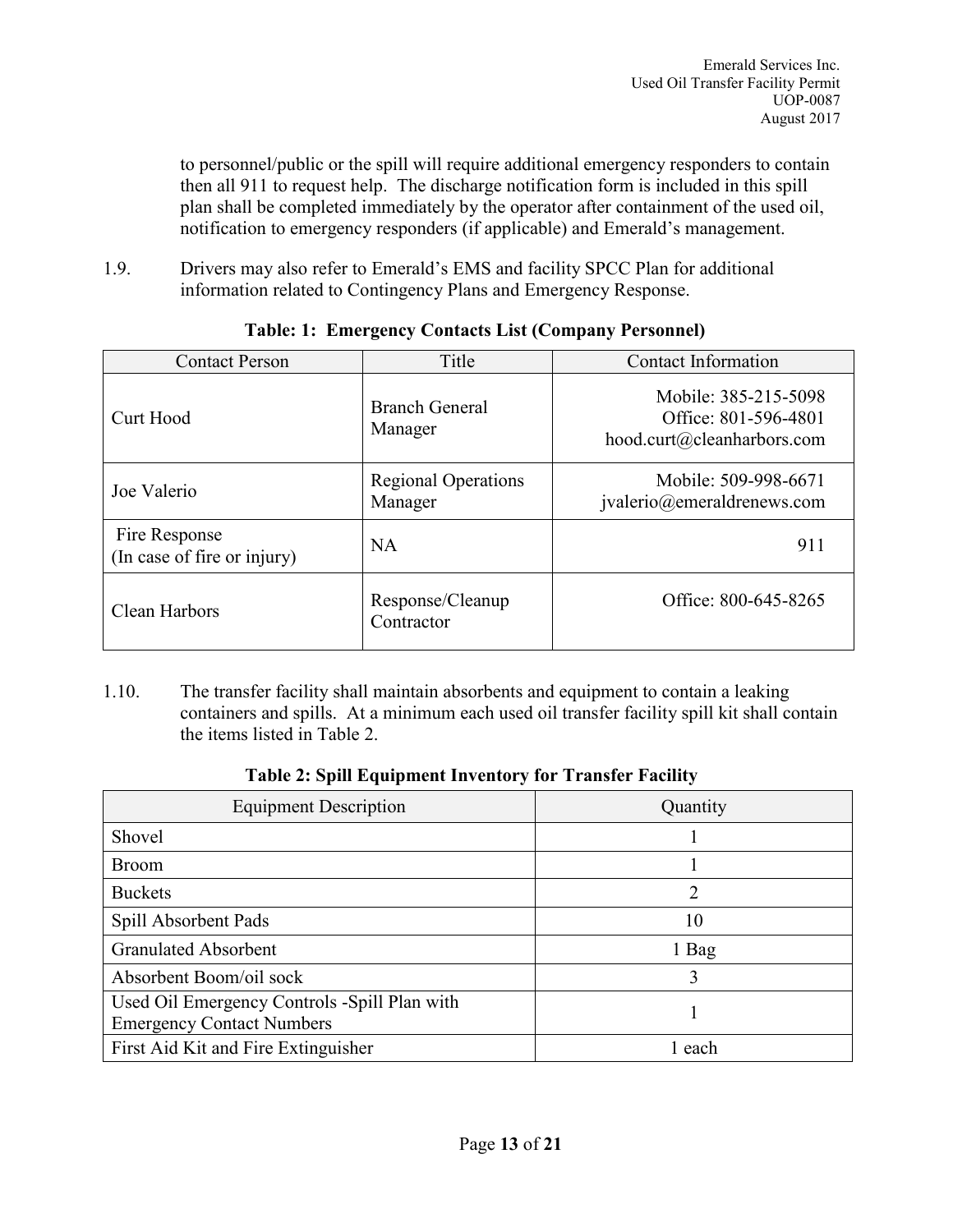# **Attachment 2 Sampling and Analysis Plan**

## **A. Bulk and Drum Sample Collection Requirements**

- A.1. The Permittee shall collect a representative sample from bulk containers to determine the halogen content when required by II.A in accordance with the sampling collection procedures in Attachment 3. Sampling personnel shall be trained on appropriate sampling methods for each type of container and matrix.
- A.2. Bulk containers of used oil must be sampled and analyzed individually. Composite sampling is not allowed.

#### **B. Halogen Field Screening Methods**

- B.1. The Permittee shall screen used oil or oily water subject to R315-15 of the Utah Administrative Code in accordance with the following requirements:
- B.1.a. CLOR-D-TECT<sup>®</sup> halogen test kit (EPA Method 9077) for oil containing less than 20% water; or
- B.1.b. HYDROCLOR- $Q^{\circledR}$  test kit if the oil contains between 20% and 70% water using the following conversion formula:

*True Halogen Concentration = Reading Syringe + [(10 + ml oil in sample)/10]*

**Example**: sample contains 6 ml water and 4 ml oil (60% water) and the syringe reading is 2,000 ppm, then the true concentration is:

*2,000 ppm [(10 ml + 4 ml)/10] = 2,800 ppm*

B.1.c. HYDROCLOR-Q test kit without correction for oil containing greater than 70% water.

# **C. Quality Control Sample**

**C.**1. A The CLOR-D-TECT® kit (Method 9077 of SW846) requires that a quality control sample (duplicate) be analyzed for each sampling event.

#### **D. Halogen Laboratory Analytical Methods**

D.1. When relying on laboratory testing, the Permittee shall submit a representative used oil sample to a Utah-certified laboratory to analyze for total halogen concentrations using Method 9076.

#### **E. Rebuttable Presumption**

E.1. The Permittee may rebut the hazardous waste presumption in accordance with R315-15- 4.5 of the Utah Administrative Code if the Permittee can demonstrate that the used oil does not contain significant concentrations of any of the halogenated hazardous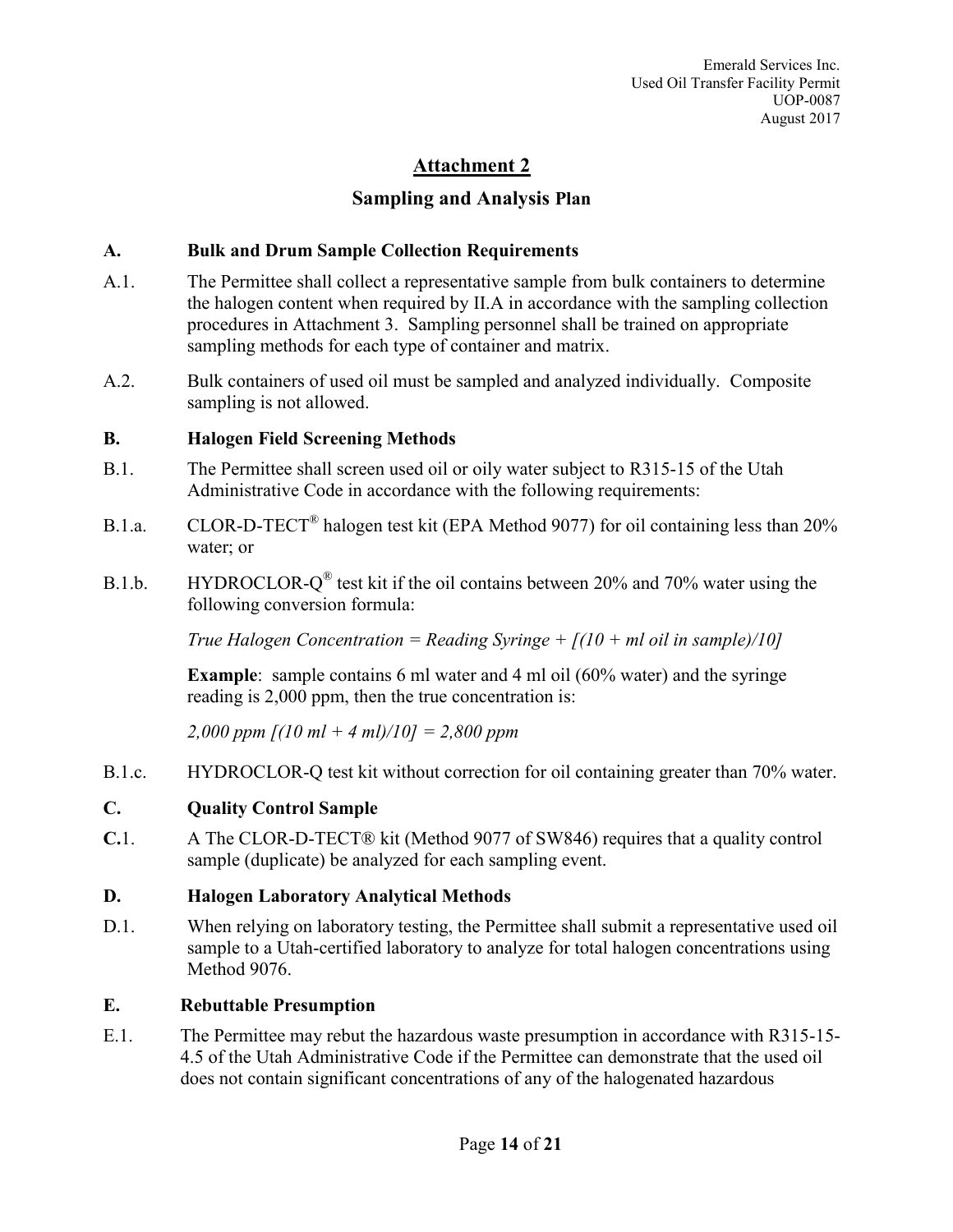constituents listed in Appendix VIII of EPA CFR 40, Part 261 which includes volatiles, semi-volatiles, PCBs, pesticides, herbicides and dioxin/furans.

## **F. PCB Contaminated Used Oil**

- F.1. The Permittee shall obtain analytical results of dielectric oil used in transformers and other high voltage devices, verifying the PCB concentrations are less than 50 mg/kg prior to loading and storing the used oil in the railcars.
- F.2. Used oil shall not be diluted to avoid any provision of any federal or state environmental rules.
- F.3. Unless tanks, containers, and piping that previously contained PCB-contaminated material are decontaminated as described in 40 CFR 761 Subpart S prior to transferring used oil, the used oil is considered to have been mixed with PCB-contaminated material in accordance with R315-15-18 and 40 CFR 761 Subpart S.
- F.4. Laboratory testing for PCBs shall be conducted in accordance with R315-15-18(d) of the Utah Administrative Code when used to satisfy any requirements of R315-15 of the Utah Administrative Code and this Permit.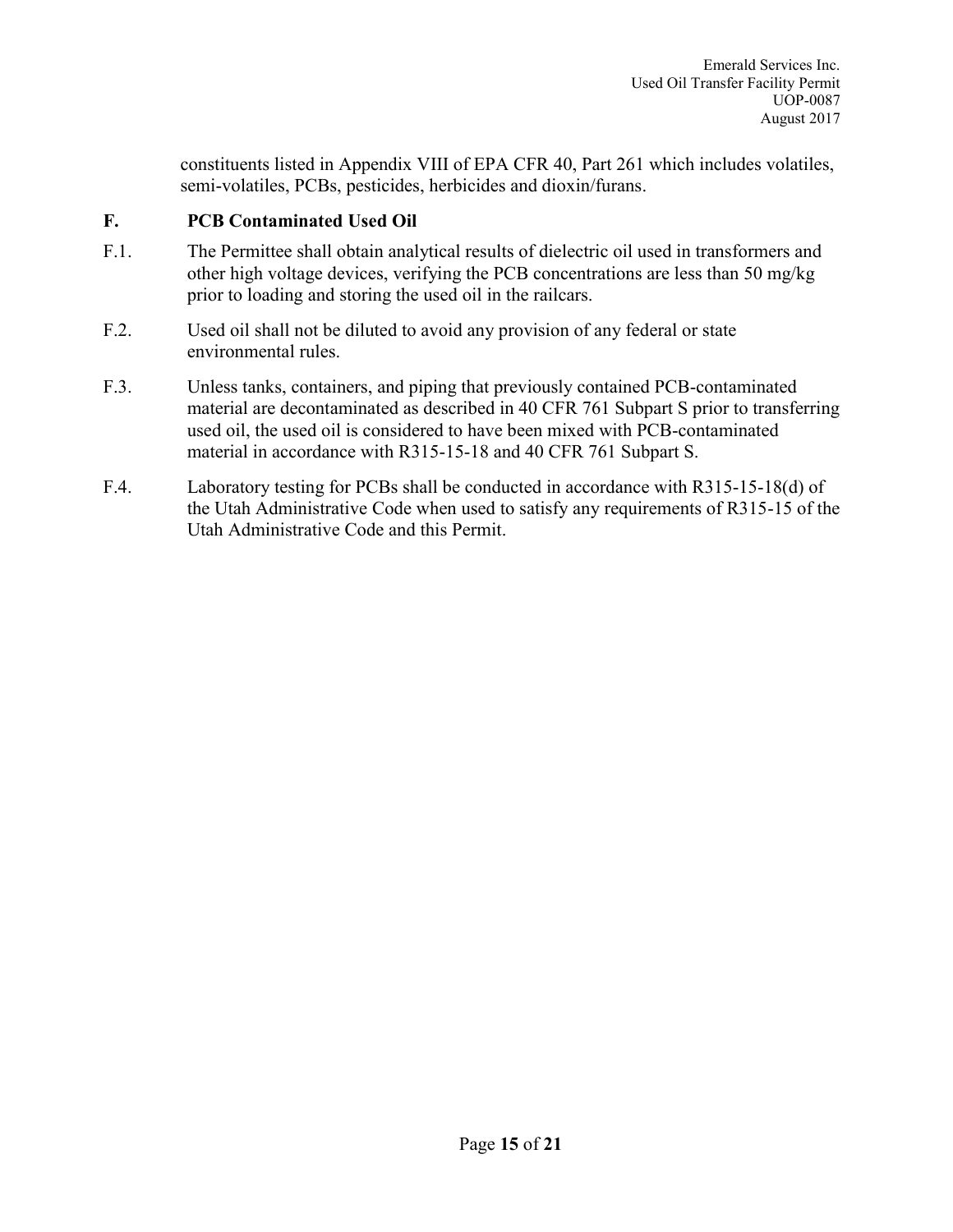#### **Sample Collection Procedures**

Emerald Services Inc. employees shall use the sampling procedures below to collect representative sample from customers' tanks and containers when screening used oil for halogen content prior to collection.

## **Required Equipment**

COLIWASA Sampling Device:

Glass/Polypropylene/ plastic type tube or "tank" sampler.

#### **Sampling Procedure**

## **Collection – Small Tanks and Containers**

#### **Step 1:**

Mark the customer name, date, and BOL number for the customer shipment on the lid of a sample container.

#### **Step 2:**

Lower the glass tube slowly into the liquid waste at a rate that allows the liquid level inside and outside the tube to equalize.

# **Step 3:**

Place thumb over the end of the glass tube, and slowly withdraw glass tube from the liquid. Either wipe the exterior of the sampler tube with a disposable cloth or allow excess liquid to drain back into the used oil container/tank.

# **Step 4:**

Discharge the sample by placing the lower end of the glass tube into a sample container.

# **Step 5:**

When multiple containers of used oil are to be tested, up to 4-55 gallon containers may be composited into one sample container for CHLO-D-TECT<sup>®</sup> testing. For containers larger than 55 gallons, separate samples must be collected and tested for each container.

# **Step 6:**

Screen sample(s) using appropriated halogen screening test kit(s) and manufacturer's instructions.

# **Step 7:**

If CHLO-D-TECT<sup>®</sup> result shows total halogens less than 1,000 ppm, then secure the lid on the sample container(s) and place the sample container(s) in a secure location in the truck, for ultimate delivery to the facility.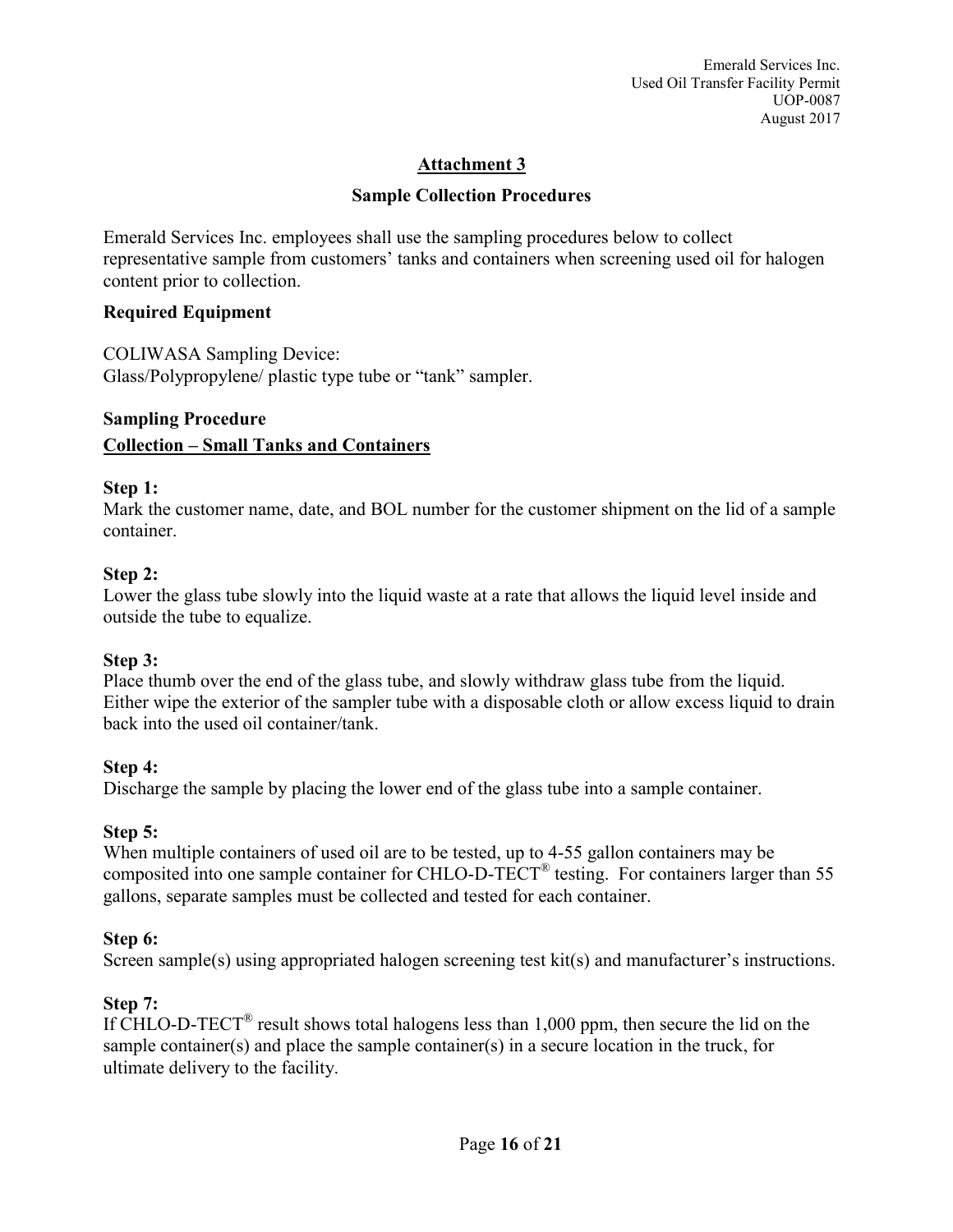## **Step 8:**

As appropriate, note that the used oil was tested and had an acceptable CHLO-D-TECT<sup>®</sup> result by checking the corresponding box on the BOL.

## **Collection – Tanks >1,000 gallons**

## **Step 1:**

Mark the customer name, date, and BOL number for the customer shipment on the lid of a sample container.

# **Step 2:**

Lower a COLIWASA tube slowly into the liquid waste at a rate that allows the liquid level inside and outside the tube to equalize.

## **Step 3:**

Slowly withdraw COLIWASA tube from the liquid. Either wipe the exterior of the sampler tube with a disposable cloth or allow excess liquid to drain back into the used oil container/tank.

## **Step 4:**

Discharge the sample by placing the lower end of the tube into a sample container.

## **Step 5:**

One discrete sample must be collected and tested for all containers greater than 1,000 gallons.

# **Step 6:**

Screen sample(s) using the appropriated halogen screening test kit(s).

# **Step 6:**

If CHLO-D-TECT<sup>®</sup> result shows total halogens less than 1,000 ppm, then secure the lid on the sample container(s) and place the sample container(s) in a secure location in the truck, for ultimate delivery to the facility.

# **Step 7:**

As appropriate, note that the halogen screening result of the used oil tested was < 1000 ppm halogens and document results on the BOL.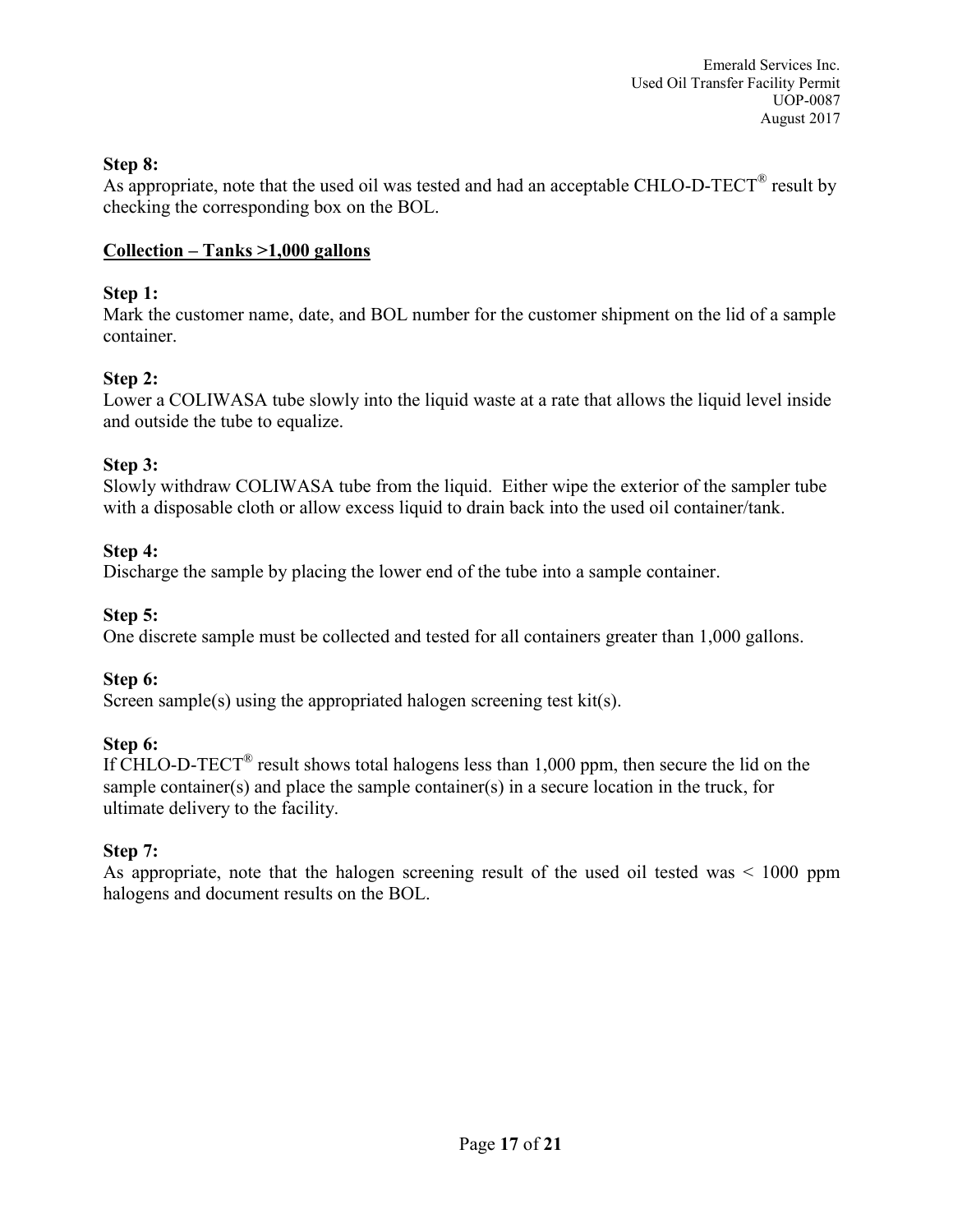#### **Rail Car Loading Procedures**

The following procedure is designed to ensure that all railcars containing used oil and nonregulated waste are loaded safely and in compliance with all applicable regulations in order to minimize the potential for spills.

Emerald is not allowed to perform transfers outside of five railcar lengths away from containment pad. Furthermore, if the railcar is not over the containment pad the green pool must be used for containment.

Two people with knowledge of loading and offloading procedures must be present during loading or off-loading. If, at any time, one of the people must leave the operation, the operation must be stopped until a second qualified person is available.

#### **Rail Car Loading and Unloading Procedure**

- 1. Lock-out track with derailers at both ends of the rail spur so train operators know not to move any railcars on the spur during offloading.
- 2. Place railcar chocks on both sides of the wheels of the railcar while offloading.
- 3. Lay out black containment mat and position truck over the mat.
- 4. Set truck parking brake and chock both sides of one wheel of the truck to prevent accidental movement.
- 5. Ensure adequate spill response equipment is readily accessible. Including but not limited to:
	- a. 1 box of absorbent pads
	- b. 1 bag of oil-dri
	- c. 3 oil boom socks
	- d. 1 shovel
	- e. 1 empty 55 gallon open top drum.
	- f. 1 broom
- 6. Prior to railcar loading, fill out the Railcar Used Oil Transfer Log.
- 7. Take a beginning reading on truck to determine volume to be transferred.
- 8. Unsecure railcar manway/top hatch by removing I-bolts using a pipe wrench.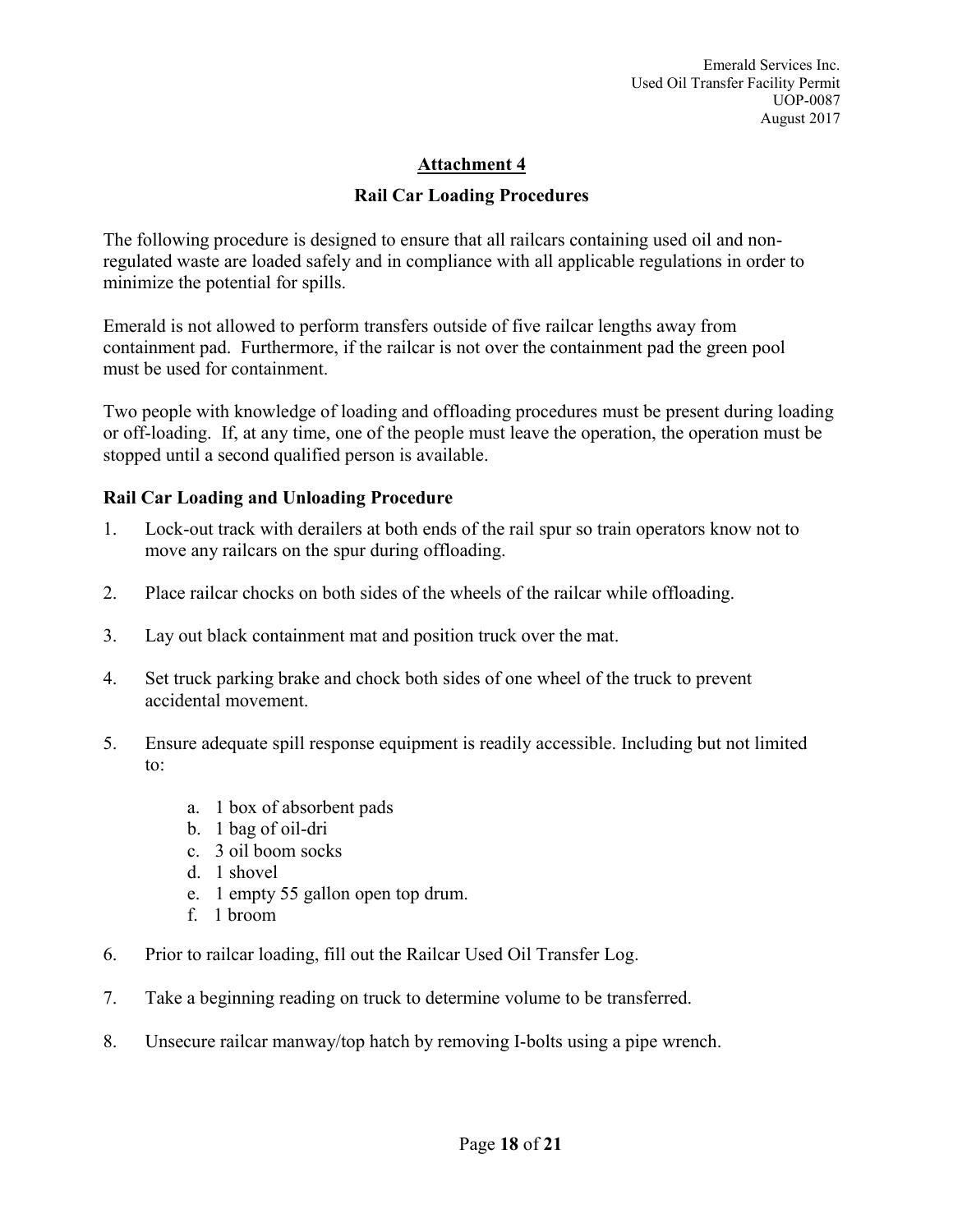- 9. Open manway/top hatch and take a beginning reading on the rail car by using a tape measure and verifying the current railcar measurements with the railcar strapping chart to ensure there is enough space available for transfer.
- 10. One person must remain on top of the railcar and one person must remain at the tank truck connection at all times during transfer.
- 11. Hoist opposite end of hose up to railcar hatch, uncap hose end, and insert into railcar. The top man must hold the hose in place while transferring or a fill lid must be used.
- 12. Secure hose with bungee to the side of the railcar.
- 13. Check the cam lock gaskets for integrity and secure the cam lock ears down with a bungee.
- 14. Proceed with transfer operation.
- 15. Top man shall notify second operator immediately if the railcar appears to be filling to a level higher than expected so the operation can be stopped.
- 16. After transfer is complete, clear the hose of any material.
- 17. Cap and plug all hoses to prevent drips
- 18. Close and secure the railcar hatch.
- 19. Complete all necessary paperwork and checklists including:
	- a) Load transfer BOLs;
	- b) Railcar inspections;
	- c) Railcar loading log.
- 20. Ensure all tank files are updated after each transfer is completed.
- 21. Clear area of all safety equipment and clean area of any spills or drips prior to departing transfer area.
- 22. Remove locks from rail switches at both ends.
- 23. Remove derailers and railcar chocks.
- 24. Verify that items are stored in the shed and the shed is locked before leaving the rail yard.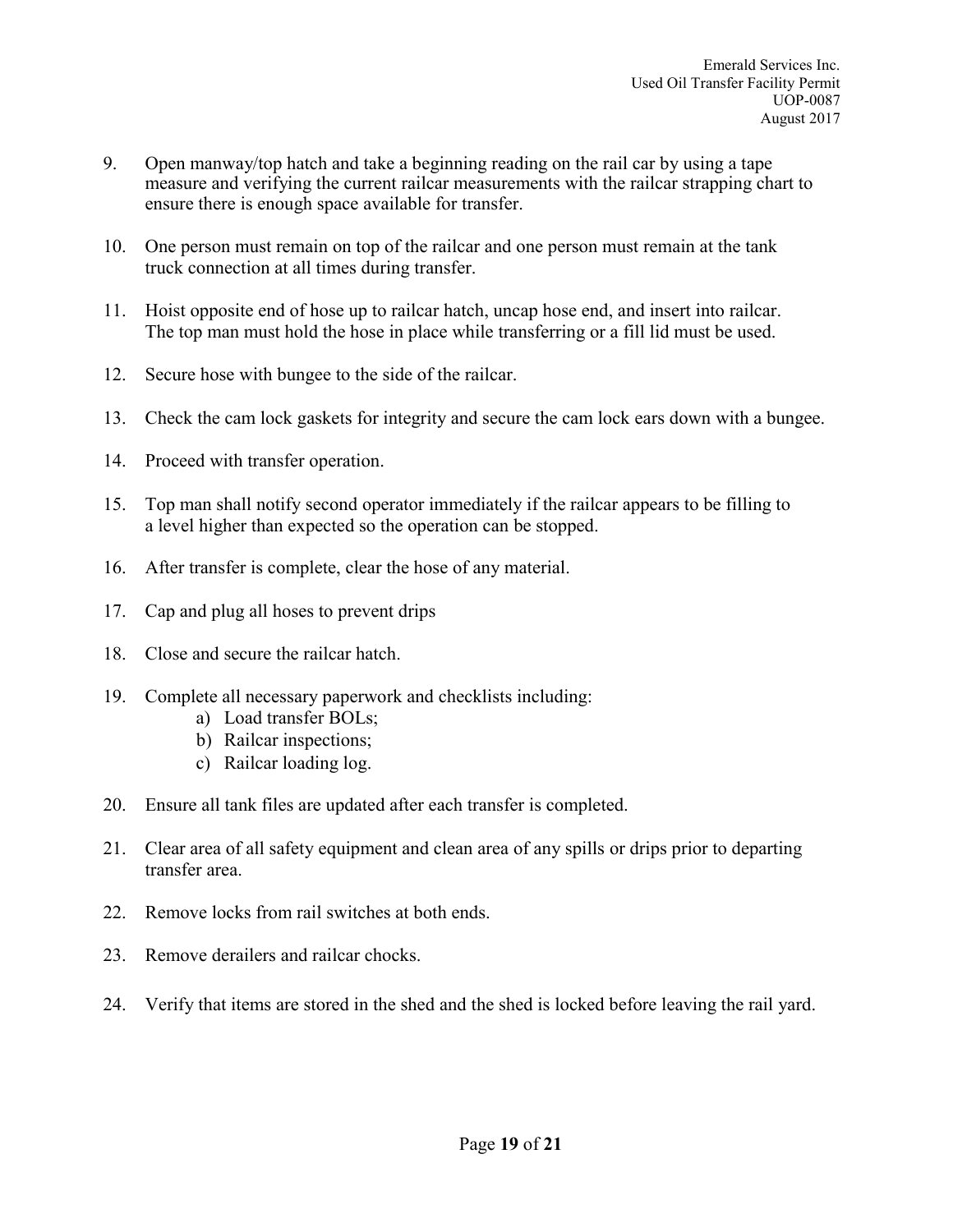# **Facility Closure Plan**

Emerald Services Inc. shall, at time of closure, comply with the clean up requirements of R315- 15-5 and this Closure Plan (Attachment 5 - Appendix 1- Estimated Closure Costs).

## **1.0. Soil and Groundwater Testing (Task 1)**

1.1. At time of the closure of the facility, the Permittee shall sample the soil and groundwater to determine potential contamination from operational activities. The Permittee shall submit a Level IV data validation analytical package from a Utahcertified laboratory, within 30 days of receipt, to the Director for review and approval.

## **2.0. Plant Decommission Certification (Task 2)**

- 2.1. Plant decommission, at time of closure, requires removal of all used oil. Other media shall be recovered from all containers and any other ancillary equipment.
- 2.2. The Permittee shall dispose of used oil at an appropriately permitted management facility.
- 2.3. Rinsate water, scrap metal and clean wastes generated shall be transported to a recycling facility or a waste disposal facility as applicable.

# **3.0. Closure Certification Costs (Task 3)**

3.1. Closure of the facility in accordance with requirements of this Permit shall be verified by a Utah certified independent Professional Engineer (P.E.), reviewed, and approved by the Director